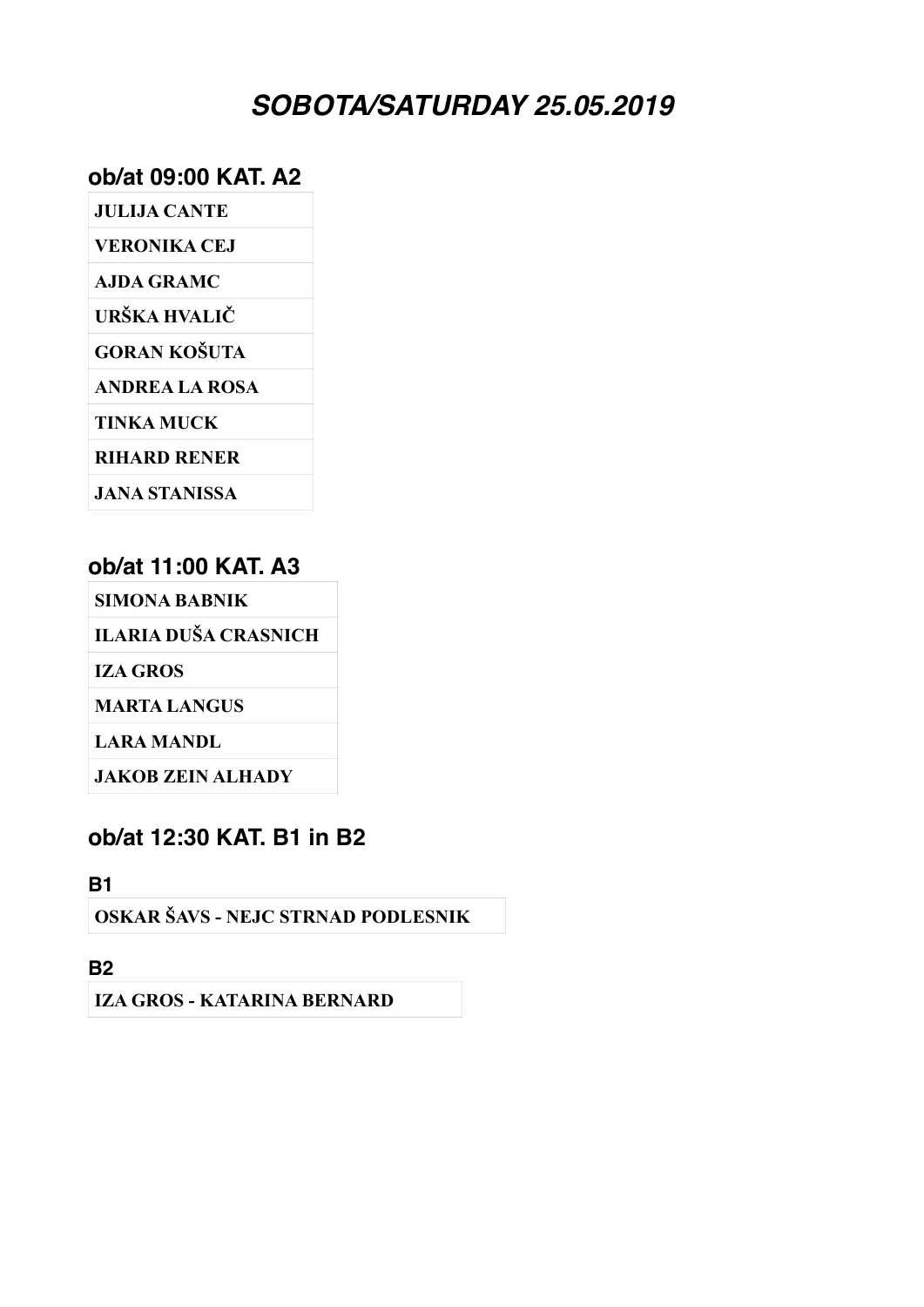#### **ob/at 14:00 KAT. A1**

**VESNA LAKOVIČ**

**JAKOB ALJAŽ BRATINA**

**NATHALIE GRČEVIĆ**

**EMA HLADNIĆ**

**MARIA KLARIĆ**

**EVA CASCIANO**

**HANA MAROLIN**

**SARA MODER**

**LAURA MUREN BRATUŽ**

**GAJA OTIČ**

**MINA PRIMOŽIČ**

**GRETA ŠIMUNEC**

**NEJC STRNAD PODLESNIK**

# **ob/at 16:20 KAT. Ajunior**

| VERONIKA BOHINJC        |
|-------------------------|
| SOFIA CASCIANO          |
| <b>AFENI CODARIN</b>    |
| <b>ARTURO GROLLO</b>    |
| NIKITA KREBEL           |
| <b>NIKA MELIHEN</b>     |
| AYLIN MILIANI           |
| <b>RICCARCO PISTORE</b> |
| SILVIA WALLY MOGLIA     |

**OSKAR ŠAVS**

**ANJA ŠIJANEC**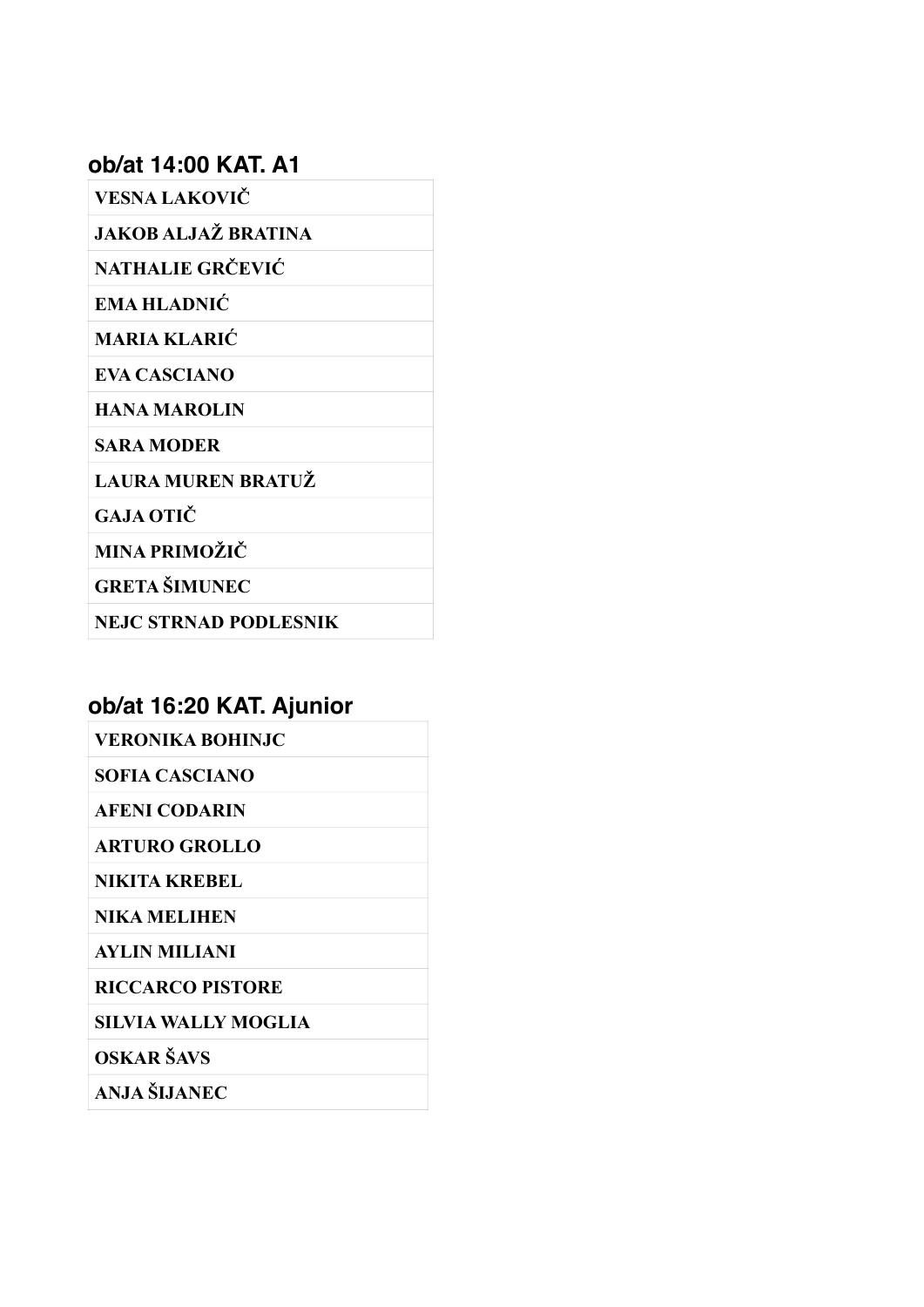## **ob/at 17:45 KAT. A4 - A5**

**A4**

**MAJA KIRETA LUKAVEČKI**

**LARISA SREŠ**

**A5**

**ANGELIKA LAJH**

**MIJA NOVAK**

# **NEDELJA /SUNDAY 26.05.2019**

#### **ob/at 09:00 KAT. C3**

**DARR DEMUIĆ**

**LARA FORTUNAT**

**ZALA ZARJA MESEC**

**JURE PAVLIČ** 

**ŠPELA ŠEMRL**

#### **ob/at 10:30 KAT. C2**

**LUCA BELLO**

**JAN BURJA**

**JURE HUDOBREZNIK**

**JURE KRČ**

**ŠPELA NAGLIČ**

#### **ob/at 11:45 KAT. C4**

**KAMIL BORSUK**

**OŽBEJ TURK**

**WIKTORIA WASIAK**